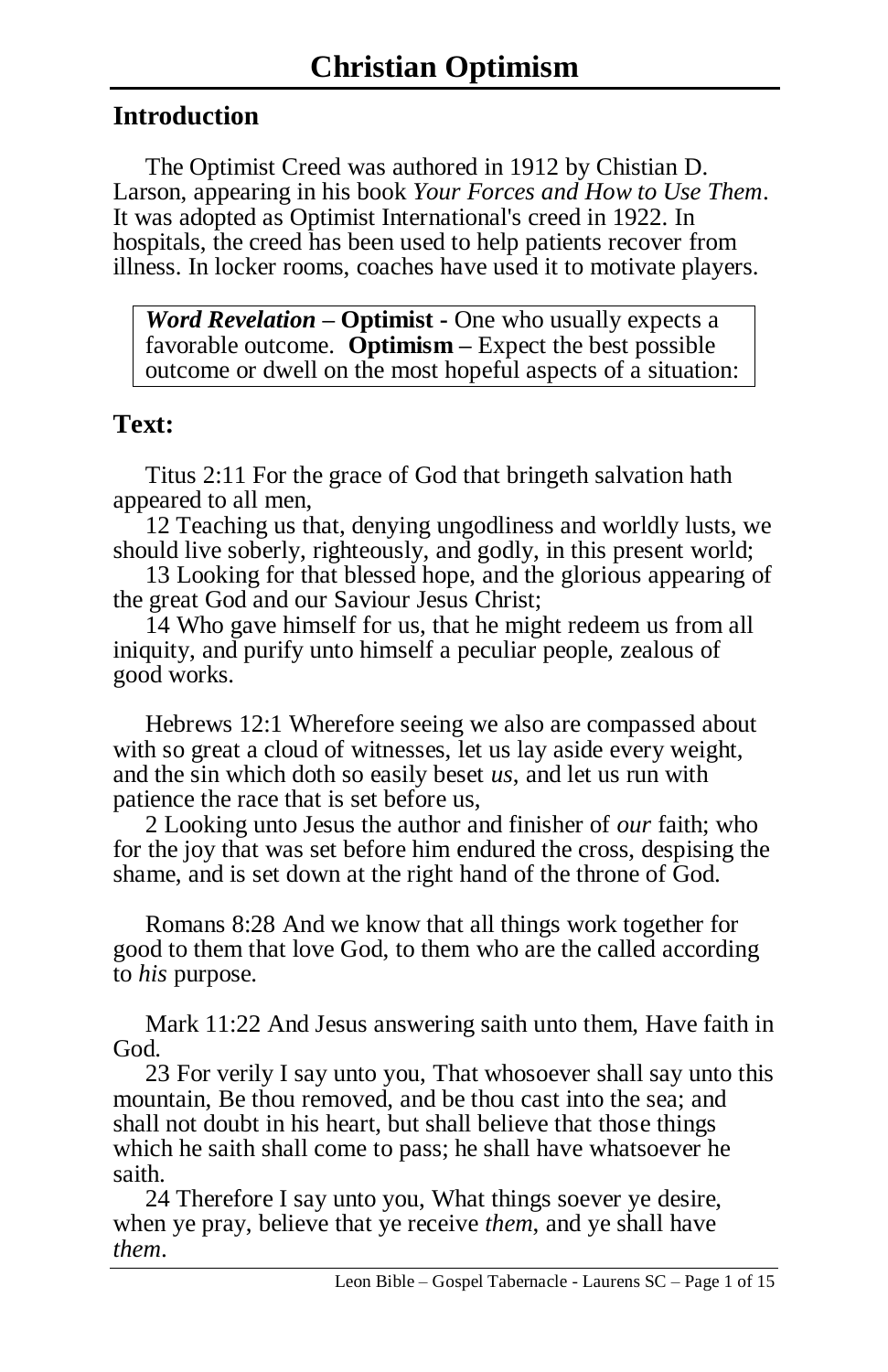# **1. I promise myself - To be so strong that nothing can disturb my peace of mind.**

### *A. We are strong in the Lord*

Ephesians 6:10 Finally, my brethren, be strong in the Lord, and in the power of his might.

11 Put on the whole armour of God, that ye may be able to stand against the wiles of the devil.

### *B. We have no fear but power, love and a sound mind*

2 Timothy 1:7 For God hath not given us the spirit of fear; but of power, and of love, and of a sound mind.

## *C. Our mind is filled with peace because we trust in God*

Isaiah 26:3 Thou wilt keep *him* in perfect peace, *whose* mind *is* stayed *on thee*: because he trusteth in thee.

# **2. I promise myself - To talk health, happiness and prosperity to every person I meet.**

### *A. The Word I talk is God's Word of health*

Proverbs 4:20 My son, attend to my words; incline thine ear unto my sayings.

21 Let them not depart from thine eyes; keep them in the midst of thine heart.

22 For they *are* life unto those that find them, and health to all their flesh.

23 Keep thy heart with all diligence; for out of it *are* the issues of life.

### *B. We talk happiness because we hope in the Lord*

Psalm 146:5 Happy *is he* that *hath* the God of Jacob for his help, whose hope *is* in the LORD his God:

6 Which made heaven, and earth, the sea, and all that therein *is*: which keepeth truth for ever:

# *C. We talk prosperity because God says so*

Psalm 35:27 Let them shout for joy, and be glad, that favour my righteous cause: yea, let them say continually, Let the LORD be magnified, which hath pleasure in the prosperity of his servant.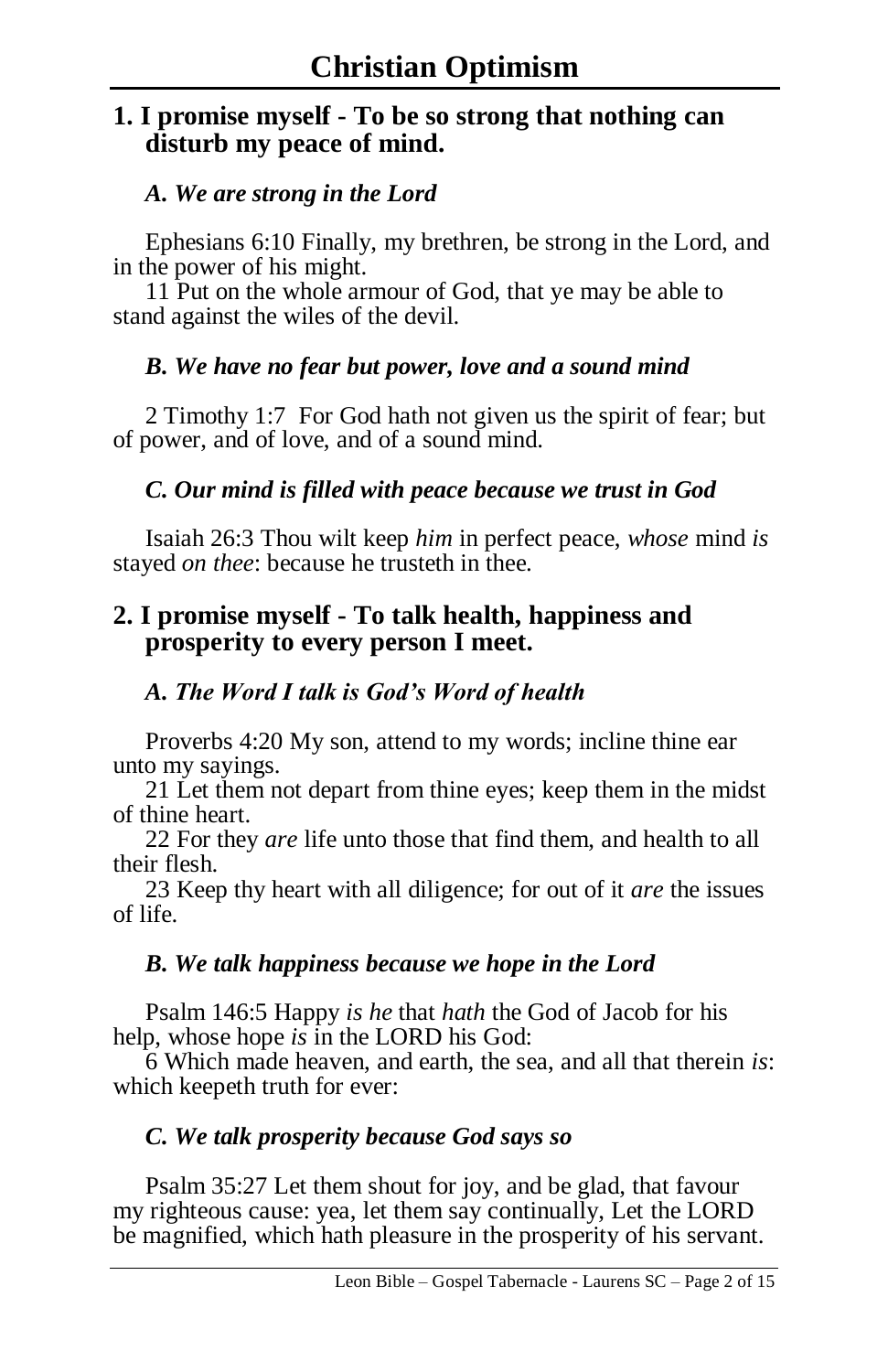# **3. I promise myself - To make all my friends feel that there is something worthwhile in them.**

### *A. We are worthwhile because God dwells in us*

1 Corinthians 3:16 Know ye not that ye are the temple of God, and *that* the Spirit of God dwelleth in you?

### *B. We are worthwhile because God owns us*

1 Corinthians 6:19 What? know ye not that your body is the temple of the Holy Ghost *which is* in you, which ye have of God, and ye are not your own?

20 For ye are bought with a price: therefore glorify God in your body, and in your spirit, which are God's.

### *A. We are worthwhile because God in us is greater than all*

1 John 4:4 Ye are of God, little children, and have overcome them: because greater is he that is in you, than he that is in the world.

# **4. I promise myself - To look at the sunny side of everything and make my optimism come true.**

### *A. We look for the best and show it with our actions*

Ecclesiastes 11:1 Cast thy bread upon the waters: for thou shalt find it after many days.

2 Give a portion to seven, and also to eight; for thou knowest not what evil shall be upon the earth.

3 If the clouds be full of rain, they empty *themselves* upon the earth: and if the tree fall toward the south, or toward the north, in the place where the tree falleth, there it shall be.

4 He that observeth the wind shall not sow; and he that regardeth the clouds shall not reap.

5 As thou knowest not what *is* the way of the spirit, *nor* how the bones *do grow* in the womb of her that is with child: even so thou knowest not the works of God who maketh all.

6 In the morning sow thy seed, and in the evening withhold not thine hand: for thou knowest not whether shall prosper, either this or that, or whether they both *shall be* alike good.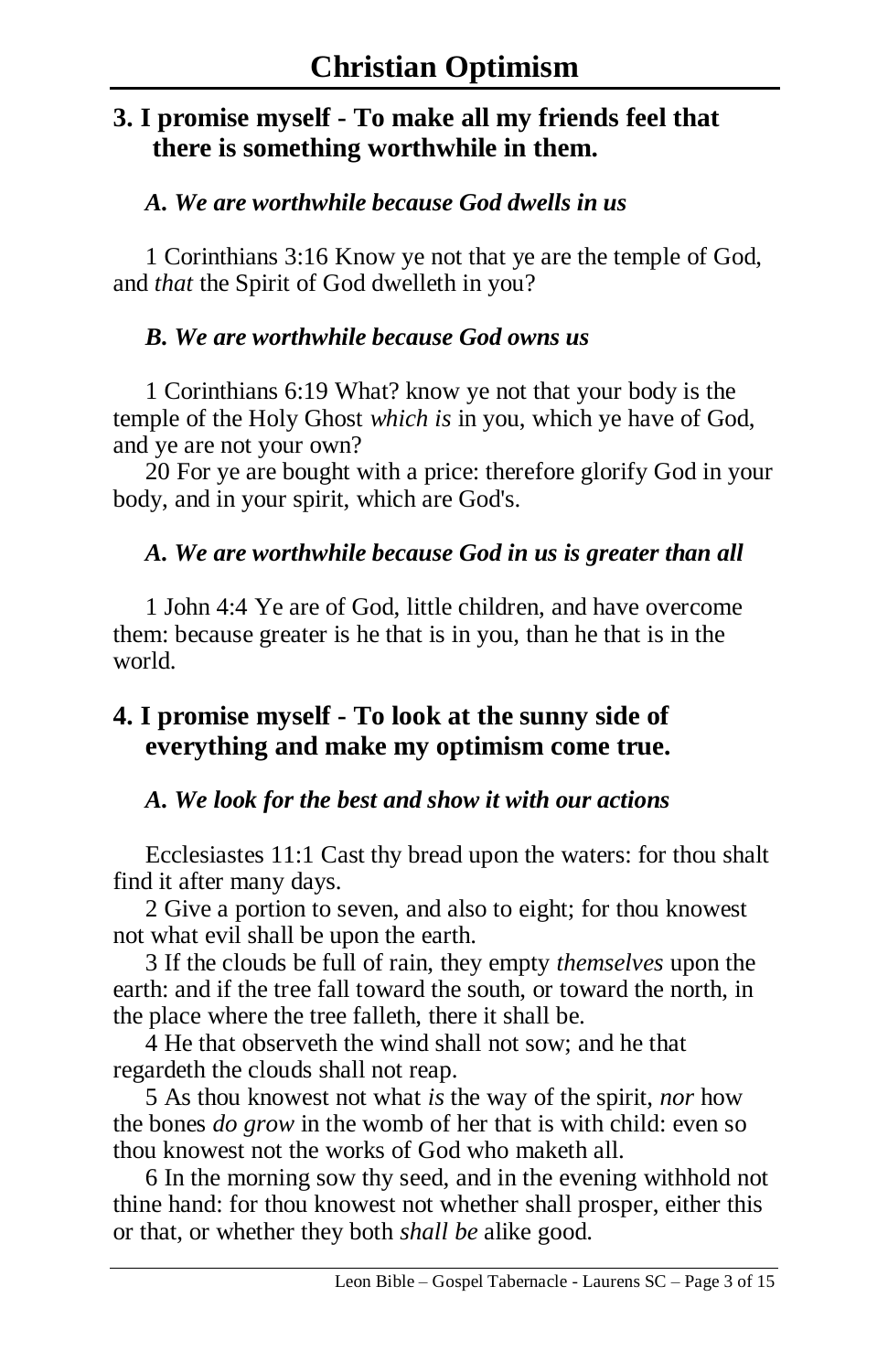# **5. I promise myself - To think only of the best, to work only for the best and to expect only the best.**

### *A. When I think the best then peace fills my life*

Philippians 4:8 Finally, brethren, whatsoever things are true, whatsoever things *are* honest, whatsoever things *are* just, whatsoever things *are* pure, whatsoever things *are* lovely, whatsoever things *are* of good report; if *there be* any virtue, and if *there be* any praise, think on these things.

9 Those things, which ye have both learned, and received, and heard, and seen in me, do: and the God of peace shall be with you.

#### *B. We work only for the best – to win*

1 Corinthians 9:24 Know ye not that they which run in a race run all, but one receiveth the prize? So run, that ye may obtain.

*Other Translations -* 1 Corinthians 9:24 (NLT) Don't you realize that in a race everyone runs, but only one person gets the prize? So run to win!

### *C. We expect the best in every situation*

Philippians 1:12 But I would ye should understand, brethren, that the things *which happened* unto me have fallen out rather unto the furtherance of the gospel;

13 So that my bonds in Christ are manifest in all the palace, and in all other *places*;

14 And many of the brethren in the Lord, waxing confident by my bonds, are much more bold to speak the word without fear.

15 Some indeed preach Christ even of envy and strife; and some also of good will:

16 The one preach Christ of contention, not sincerely, supposing to add affliction to my bonds:

17 But the other of love, knowing that I am set for the defence of the gospel.

18 What then? notwithstanding, every way, whether in pretence, or in truth, Christ is preached; and I therein do rejoice, yea, and will rejoice.

19 For I know that this shall turn to my salvation through your prayer, and the supply of the Spirit of Jesus Christ,

20 According to my earnest expectation and *my* hope, that in nothing I shall be ashamed, but *that* with all boldness, as always, *so* now also Christ shall be magnified in my body, whether *it be* by life, or by death.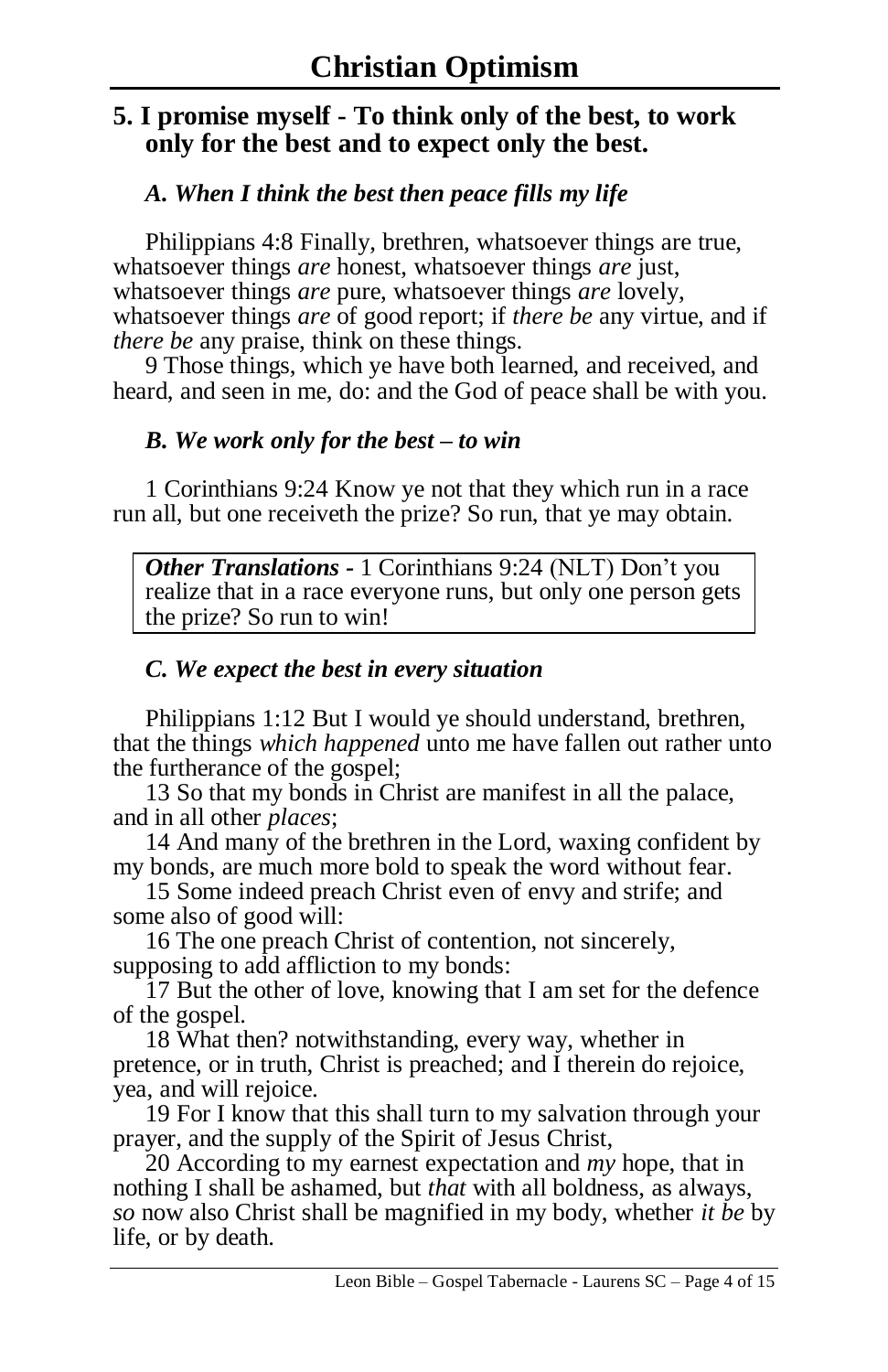# **6. I promise myself - To be just as enthusiastic about the success of others as I am about my own.**

*A. We have joy when others are successful and find what was lost and come to the Lord*

Luke 15:1 Then drew near unto him all the publicans and sinners for to hear him.

2 And the Pharisees and scribes murmured, saying, This man receiveth sinners, and eateth with them.

3 And he spake this parable unto them, saying,

4 What man of you, having an hundred sheep, if he lose one of them, doth not leave the ninety and nine in the wilderness, and go after that which is lost, until he find it?

5 And when he hath found *it*, he layeth *it* on his shoulders, rejoicing.

6 And when he cometh home, he calleth together *his* friends and neighbours, saying unto them, Rejoice with me; for I have found my sheep which was lost.

7 I say unto you, that likewise joy shall be in heaven over one sinner that repenteth, more than over ninety and nine just persons, which need no repentance.

8 Either what woman having ten pieces of silver, if she lose one piece, doth not light a candle, and sweep the house, and seek diligently till she find *it*?

9 And when she hath found *it*, she calleth *her* friends and *her* neighbours together, saying, Rejoice with me; for I have found the piece which I had lost.

10 Likewise, I say unto you, there is joy in the presence of the angels of God over one sinner that repenteth.

# **7. I promise myself - To forget the mistakes of the past and press on to the greater achievements of the future.**

### *A. We forget what is behind by pressing toward the future*

Philippians 3:13 Brethren, I count not myself to have apprehended: but *this* one thing *I do*, forgetting those things which are behind, and reaching forth unto those things which are before,

14 I press toward the mark for the prize of the high calling of God in Christ Jesus.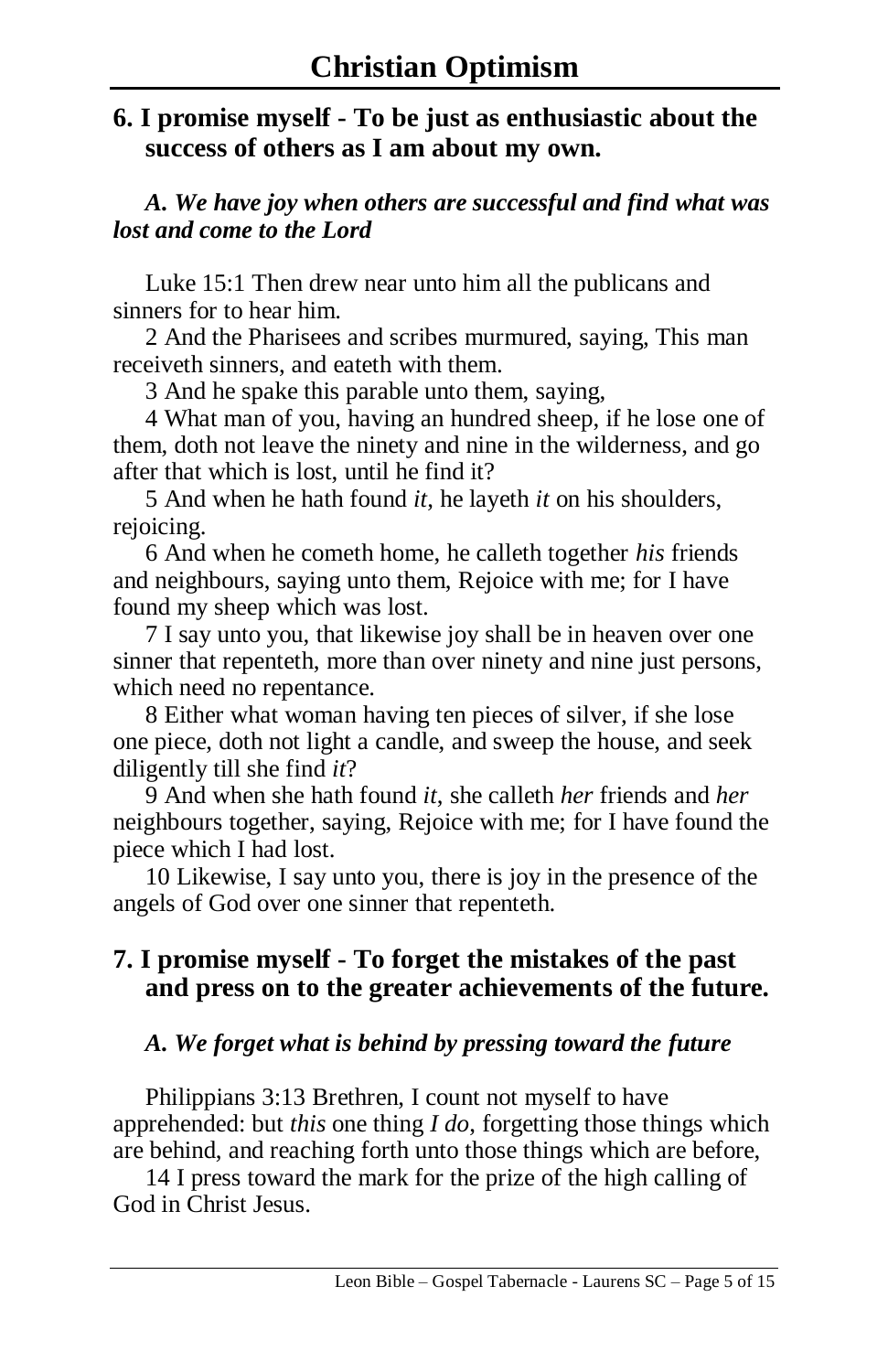# **8. I promise myself - To wear a cheerful expression at all times & give a smile to every living creature I meet.**

#### *A. When we give a smile we get a smile*

Proverbs 18:24 A man *that hath* friends must shew himself friendly: and there is a friend *that* sticketh closer than a brother.

#### *B. We get what we give - love*

1 John 4:19 We love him, because he first loved us.

### **9. I promise myself - To give so much time to improving myself that I have no time to criticize others.**

*A. I have no time to judge others – I am working on me*

Matthew 7:1 Judge not, that ye be not judged.

2 For with what judgment ye judge, ye shall be judged: and with what measure ye mete, it shall be measured to you again.

3 And why beholdest thou the mote that is in thy brother's eye, but considerest not the beam that is in thine own eye?

4 Or how wilt thou say to thy brother, Let me pull out the mote out of thine eye; and, behold, a beam *is* in thine own eye?

5 Thou hypocrite, first cast out the beam out of thine own eye; and then shalt thou see clearly to cast out the mote out of thy brother's eye.

*Other Translations -* Matthew 7:1 (TLB) "Don't criticize, and then you won't be criticized.

2 For others will treat you as you treat them.

3 And why worry about a speck in the eye of a brother when you have a board in your own?

4 Should you say, 'Friend, let me help you get that speck out of your eye,' when you can't even see because of the board in your own?

5 Hypocrite! First get rid of the board. Then you can see to help your brother.

### *B. Judging other is a sign of what is wrong in me*

Romans 2:1 Therefore thou art inexcusable, O man, whosoever thou art that judgest: for wherein thou judgest another, thou condemnest thyself; for thou that judgest doest the same things.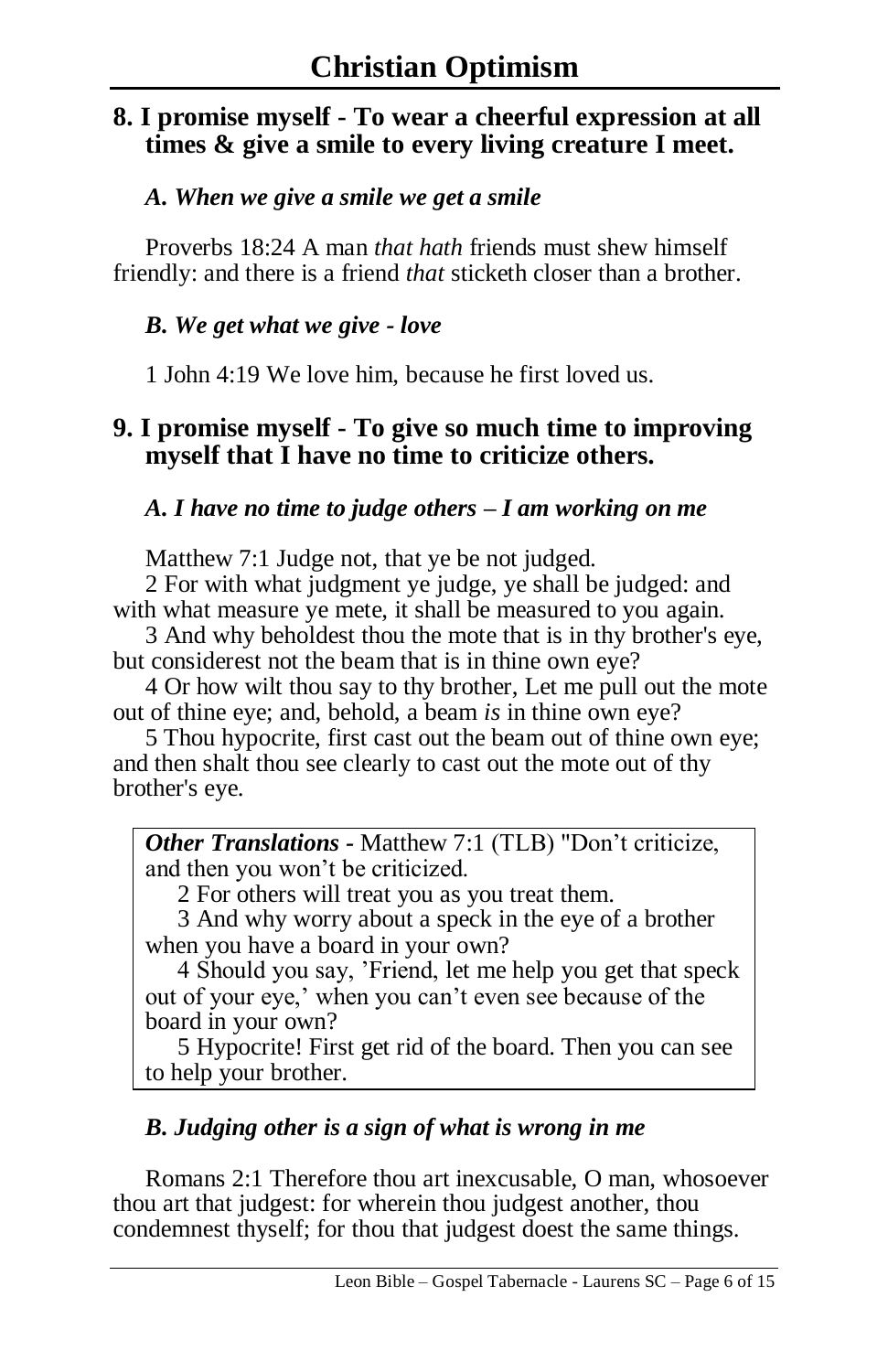# **10. I promise myself - To be too large for worry, too noble for anger, too strong for fear and & too happy to permit the presence of trouble.**

*A. Worry has no place in the believer*

Matthew 6:25-33

Matthew 6:25 Therefore I say unto you, Take no thought for your life, what ye shall eat, or what ye shall drink; nor yet for your body, what ye shall put on. Is not the life more than meat, and the body than raiment?

33 But seek ye first the kingdom of God, and his righteousness; and all these things shall be added unto you.

*Other Translations -* Matthew 6:25 (GW) "So I tell you to stop worrying about what you will eat, drink, or wear. Isn't life more than food and the body more than clothes?

26 "Look at the birds. They don't plant, harvest, or gather the harvest into barns. Yet, your heavenly Father feeds them. Aren't you worth more than they?

27 "Can any of you add a single hour to your life by worrying?

28 "And why worry about clothes? Notice how the flowers grow in the field. They never work or spin yarn for clothes.

29 But I say that not even Solomon in all his majesty was dressed like one of these flowers.

30 That's the way God clothes the grass in the field. Today it's alive, and tomorrow it's thrown into an incinerator. So how much more will he clothe you people who have so little faith?

31 "Don't ever worry and say, 'What are we going to eat?' or 'What are we going to drink?' or 'What are we going to wear?'

32 Everyone is concerned about these things, and your heavenly Father certainly knows you need all of them.

33 But first, be concerned about his kingdom and what has his approval. Then all these things will be provided for you.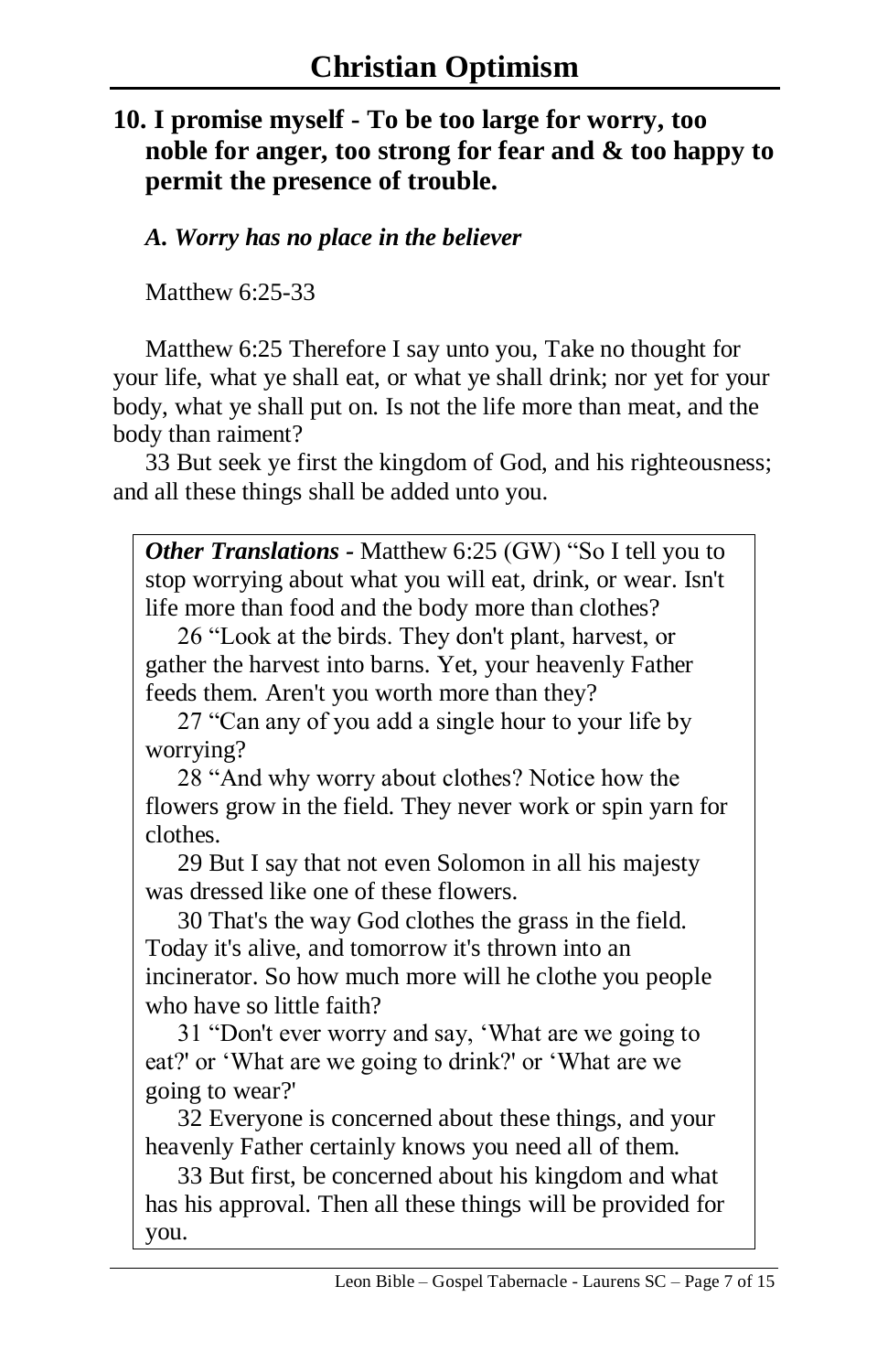### *B. I cease from anger, the Lord will take care of my enemies*

Psalm 37:7Rest in the LORD, and wait patiently for him: fret not thyself because of him who prospereth in his way, because of the man who bringeth wicked devices to pass.

8 Cease from anger, and forsake wrath: fret not thyself in any wise to do evil.

9 For evildoers shall be cut off: but those that wait upon the LORD, they shall inherit the earth.

# *C. I will fear no evil*

Psalm 23:1 The LORD *is* my shepherd; I shall not want.

2 He maketh me to lie down in green pastures: he leadeth me beside the still waters.

3 He restoreth my soul: he leadeth me in the paths of righteousness for his name's sake.

4 Yea, though I walk through the valley of the shadow of death, I will fear no evil: for thou *art* with me; thy rod and thy staff they comfort me.

5 Thou preparest a table before me in the presence of mine enemies: thou anointest my head with oil; my cup runneth over.

6 Surely goodness and mercy shall follow me all the days of my life: and I will dwell in the house of the LORD for ever.

# *D1. I will laugh even as God laughs*

Psalm 2:1 Why do the heathen rage, and the people imagine a vain thing?

2 The kings of the earth set themselves, and the rulers take counsel together, against the LORD, and against his anointed, *saying*,

3 Let us break their bands asunder, and cast away their cords from us.

4 He that sitteth in the heavens shall laugh: the Lord shall have them in derision.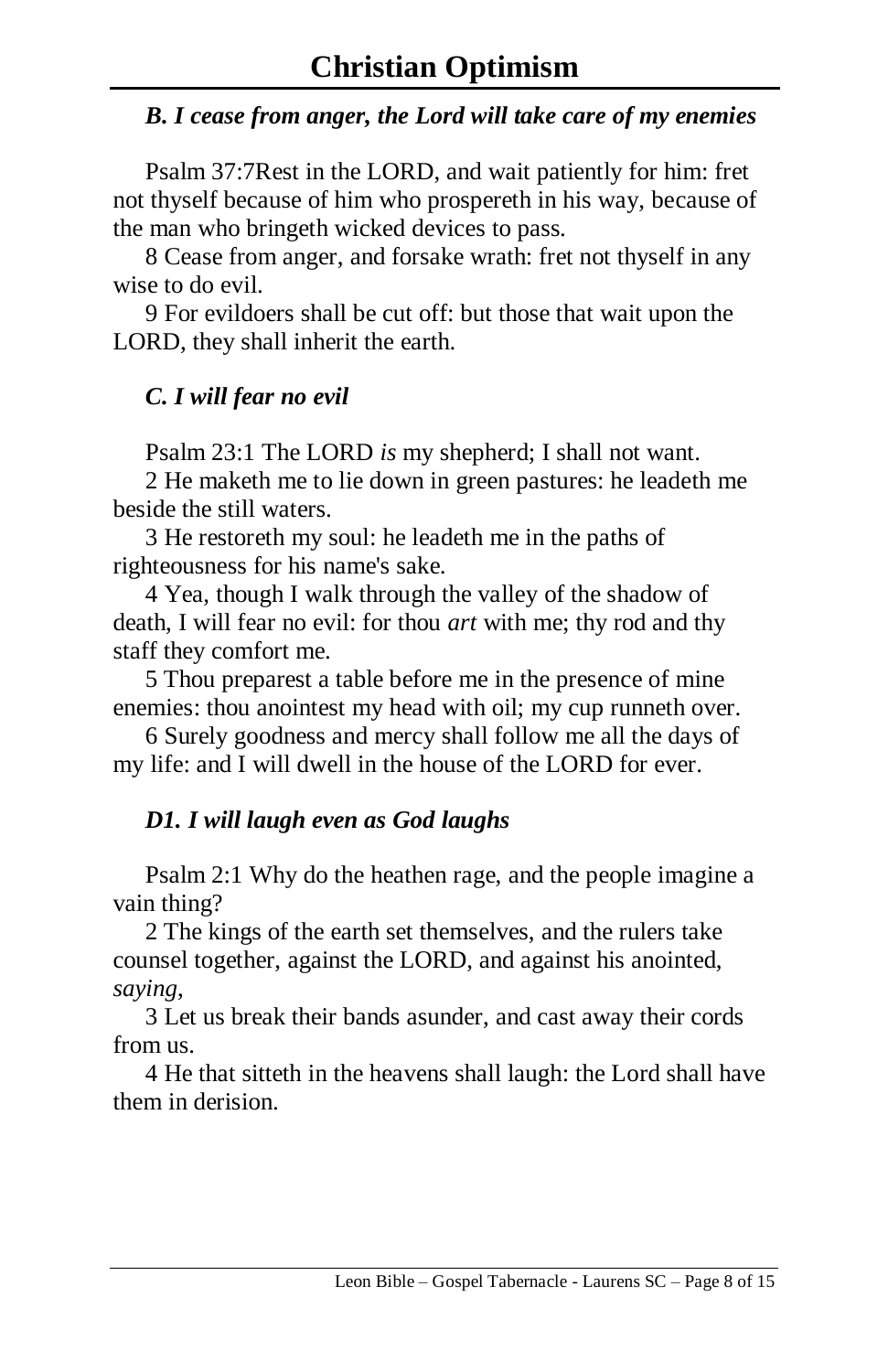### *D2. I will rejoice even in difficult times*

Habakkuk 3:16 When I heard, my belly trembled; my lips quivered at the voice: rottenness entered into my bones, and I trembled in myself, that I might rest in the day of trouble: when he cometh up unto the people, he will invade them with his troops.

17 Although the fig tree shall not blossom, neither *shall* fruit *be* in the vines; the labour of the olive shall fail, and the fields shall yield no meat; the flock shall be cut off from the fold, and *there shall be* no herd in the stalls:

18 Yet I will rejoice in the LORD, I will joy in the God of my salvation.

19 The LORD God *is* my strength, and he will make my feet like hinds' *feet*, and he will make me to walk upon mine high places. To the chief singer on my stringed instruments.

## *D3. I will think myself happy*

Acts 26:2 I think myself happy, king Agrippa, because I shall answer for myself this day before thee touching all the things whereof I am accused of the Jews:

## **11. I promise myself - To think well of myself and to proclaim this fact to the world, not in loud word, but in great deeds.**

### *A. Think well of yourself - we are created to be like God*

Genesis 1:26 And God said, Let us make man in our image, after our likeness: and let them have dominion over the fish of the sea, and over the fowl of the air, and over the cattle, and over all the earth, and over every creeping thing that creepeth upon the earth.

27 So God created man in his own image, in the image of God created he him; male and female created he them.

28 And God blessed them, and God said unto them, Be fruitful, and multiply, and replenish the earth, and subdue it: and have dominion over the fish of the sea, and over the fowl of the air, and over every living thing that moveth upon the earth.

*Other Translations -* Genesis 1:27 God created human beings; he created them godlike, Reflecting God's nature. He created them male and female. (MSG)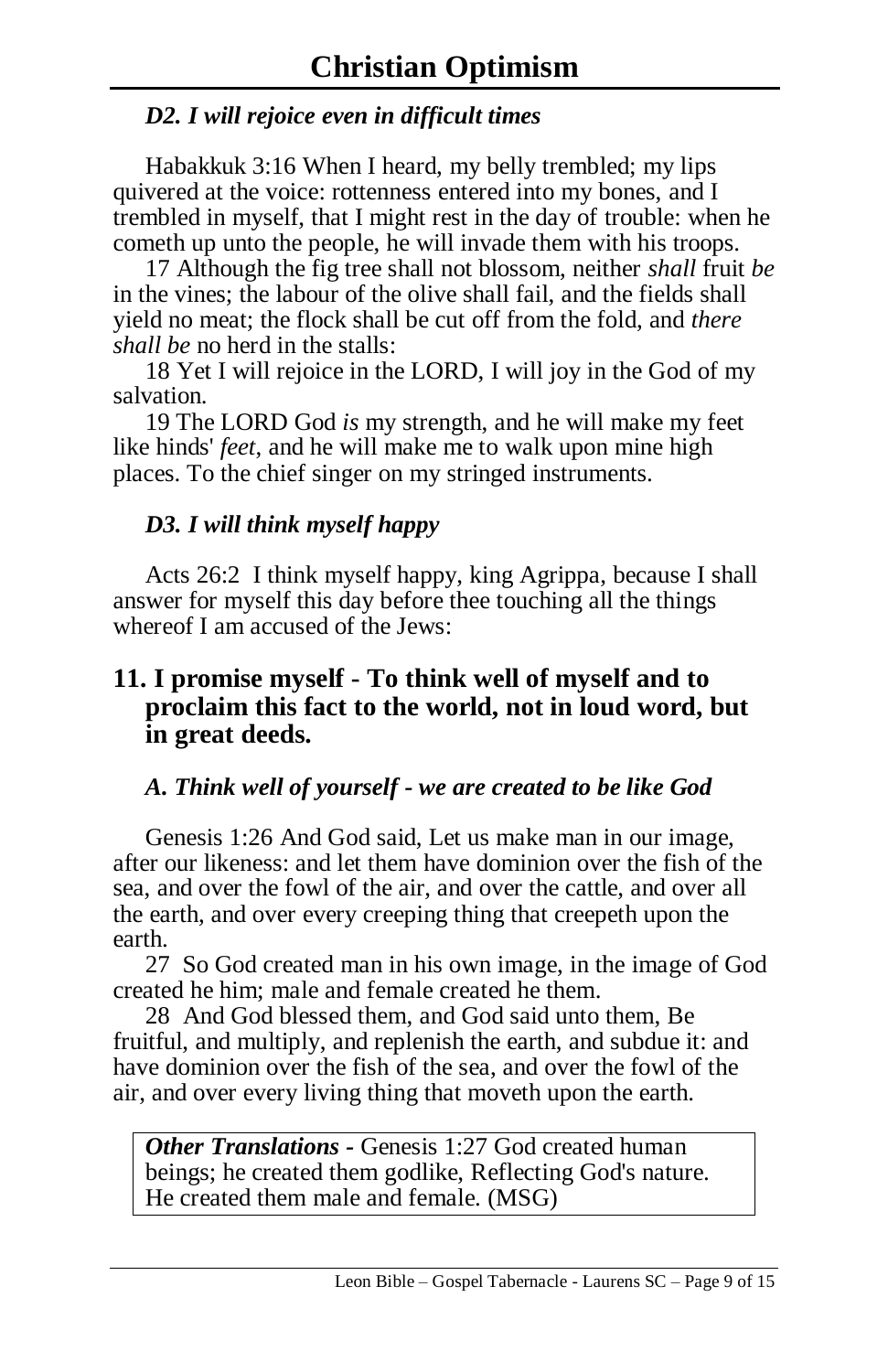# *B. Created a little less than God*

Psalm 8:5 For thou hast made him a little lower than the angels, and hast crowned him with glory and honour.

*Other Translations -* Psalm 8:5 Yet you made them only a little lower than God and crowned them with glory and honor. (NLT)

Psalm 8:5 You have made him a little lower than yourself. You have crowned him with glory & honor.(GW)

# *C. The power of the NEW Birth that causes us to be like God*

2 Corinthians 5:17 Therefore if any man be in Christ, he is a new creature: old things are passed away; behold, all things are become new.

2 Corinthians 5:21 For he hath made him to be sin for us, who knew no sin; that we might be made the righteousness of God in him.

# *D. Because of this we can think well of ourselves*

Romans 5:1 Therefore being justified by faith, we have peace with God through our Lord Jesus Christ:

Romans 8:1 T*here is* therefore now no condemnation to them which are in Christ Jesus, who walk not after the flesh, but after the Spirit.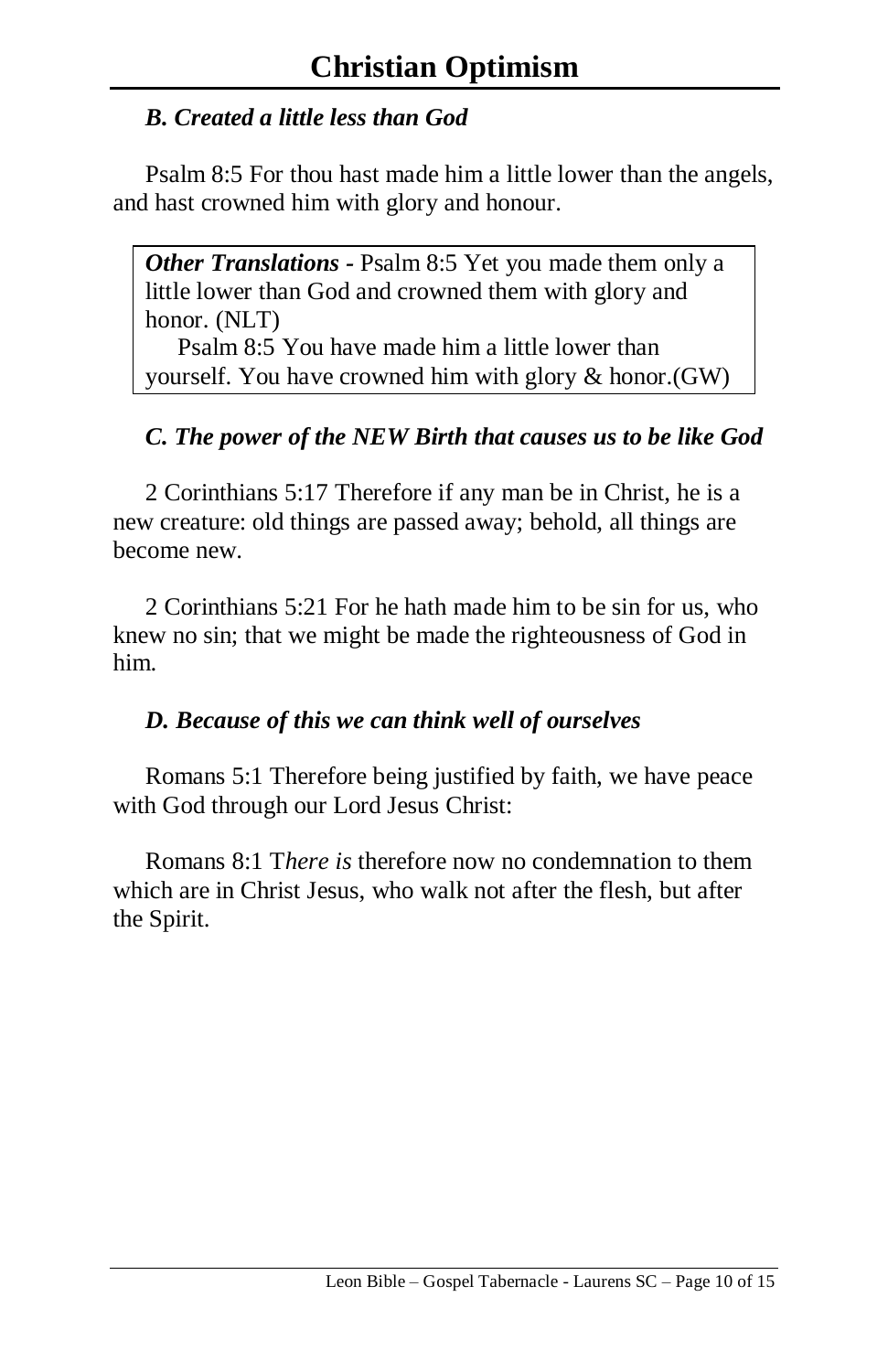#### *E. I have actions and deeds that proclaim my life to the world*

#### *1. We proclaim the fact that all is well with us through love*

John 13:34 A new commandment I give unto you, That ye love one another; as I have loved you, that ye also love one another.

35 By this shall all *men* know that ye are my disciples, if ye have love one to another.

1 John 4:7 Beloved, let us love one another: for love is of God; and every one that loveth is born of God, and knoweth God.

1 John 5:1 Whosoever believeth that Jesus is the Christ is born of God: and every one that loveth him that begat loveth him also that is begotten of him.

#### *2. We proclaim the fact that all is well with us because we practice sin*

1 John 3:9 Whosoever is born of God doth not commit sin; for his seed remaineth in him: and he cannot sin, because he is born of God.

1 John 5:18 We know that whosoever is born of God sinneth not; but he that is begotten of God keepeth himself, and that wicked one toucheth him not.

#### *3. We proclaim the fact that all is well with us because we overcome the world through our faith in God*

1 John 5:4 For whatsoever is born of God overcometh the world: and this is the victory that overcometh the world, even our faith.

#### *4. We proclaim the fact that all is well with us because we have corresponding actions – our life = our faith*

James 2:14 What *doth it* profit, my brethren, though a man say he hath faith, and have not works? can faith save him?

15 If a brother or sister be naked, and destitute of daily food,

16 And one of you say unto them, Depart in peace, be *ye* warmed and filled; notwithstanding ye give them not those things which are needful to the body; what *doth it* profit?

17 Even so faith, if it hath not works, is dead, being alone.

18 Yea, a man may say, Thou hast faith, and I have works: shew me thy faith without thy works, and I will shew thee my faith by my works.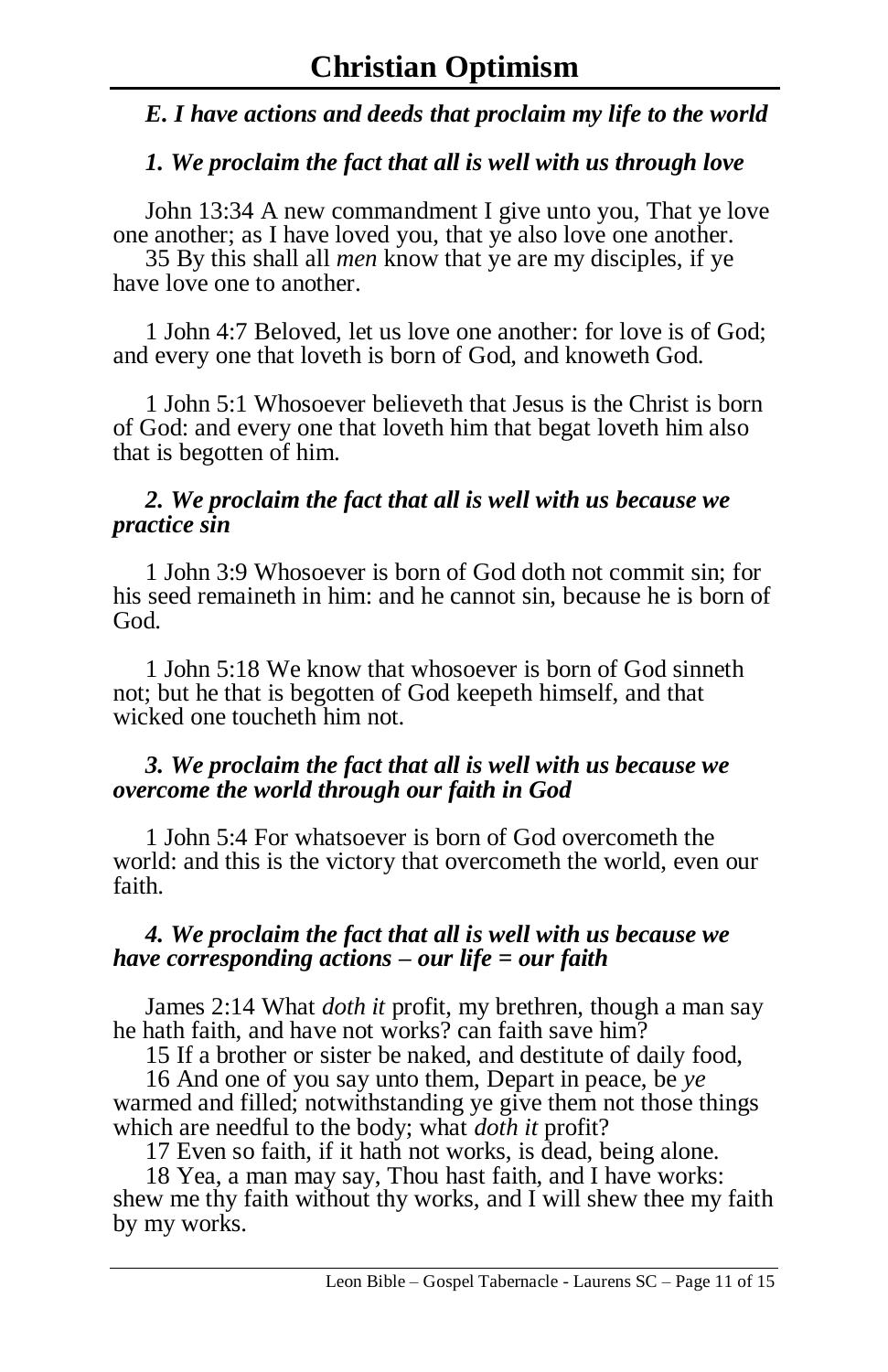## **12. I promise myself - To live in the faith that the LORD is on my side.**

#### *A. We are to live by faith*

Romans 1:16 For I am not ashamed of the gospel of Christ: for it is the power of God unto salvation to every one that believeth; to the Jew first, and also to the Greek.

17 For therein is the righteousness of God revealed from faith to faith: as it is written, The just shall live by faith.

#### *Living by faith is living by the Word of God*

Matthew 4:4 But he answered and said, It is written, Man shall not live by bread alone, but by every word that proceedeth out of the mouth of God.

#### *Living by the Word of God regardless of what we want*

Luke 22:42 Saying, Father, if thou be willing, remove this cup from me: nevertheless not my will, but thine, be done.

#### *Living by faith is living by the Word of God regardless of experience and life circumstances*

Luke 5:3 And he entered into one of the ships, which was Simon's, and prayed him that he would thrust out a little from the land. And he sat down, and taught the people out of the ship.

4 Now when he had left speaking, he said unto Simon, Launch out into the deep, and let down your nets for a draught.

5 And Simon answering said unto him, Master, we have toiled all the night, and have taken nothing: nevertheless at thy word I will let down the net.

6 And when they had this done, they inclosed a great multitude of fishes: and their net brake.

#### *Living by the Word of God regardless of what we see*

2 Corinthians 5:7 (For we walk by faith, not by sight:)

### *Living by faith our vocabulary conforms to God's Word*

Romans 4:17 (As it is written, I have made thee a father of many nations,) before him whom he believed, *even* God, who quickeneth the dead, and calleth those things which be not as though they were.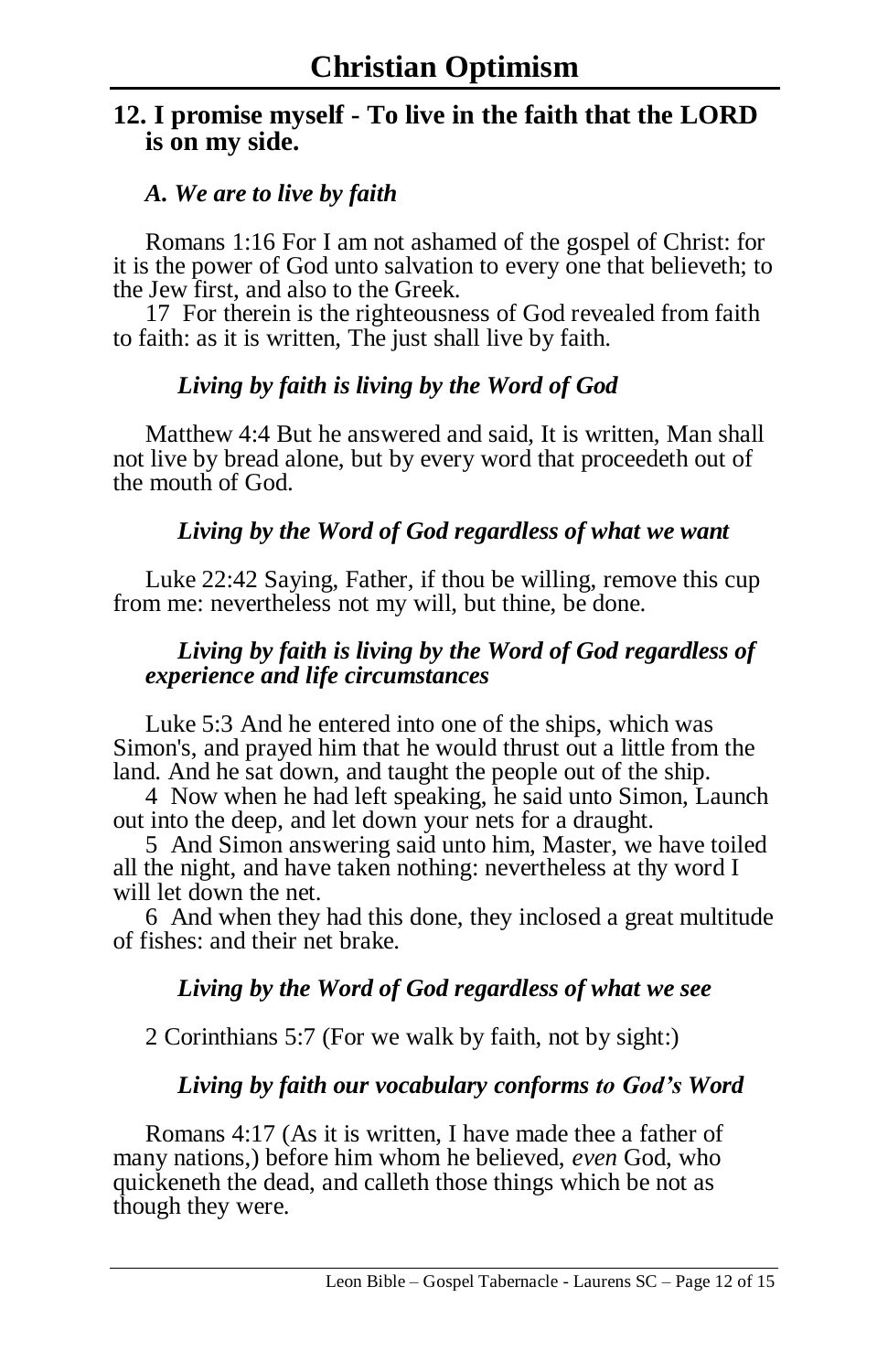# *B. God is on my side or I would have already failed*

Psalm 124:1 If *it had not been* the LORD who was on our side, now may Israel say;

2 If *it had not been* the LORD who was on our side, when men rose up against us:

3 Then they had swallowed us up quick, when their wrath was kindled against us:

4 Then the waters had overwhelmed us, the stream had gone over our soul:

5 Then the proud waters had gone over our soul.

6 Blessed *be* the LORD, who hath not given us *as* a prey to their teeth.

7 Our soul is escaped as a bird out of the snare of the fowlers: the snare is broken, and we are escaped.

8 Our help *is* in the name of the LORD, who made heaven and earth.

## *David knew God was on his side!*

1 Samuel 17:45 Then said David to the Philistine, Thou comest to me with a sword, and with a spear, and with a shield: but I come to thee in the name of the LORD of hosts, the God of the armies of Israel, whom thou hast defied.

# *3 Hebrew children knew God was on their side!*

Daniel 3:16 Shadrach, Meshach, and Abednego, answered and said to the king, O Nebuchadnezzar, we *are* not careful to answer thee in this matter.

17 If it be *so*, our God whom we serve is able to deliver us from the burning fiery furnace, and he will deliver *us* out of thine hand, O king.

18 But if not, be it known unto thee, O king, that we will not serve thy gods, nor worship the golden image which thou hast set up.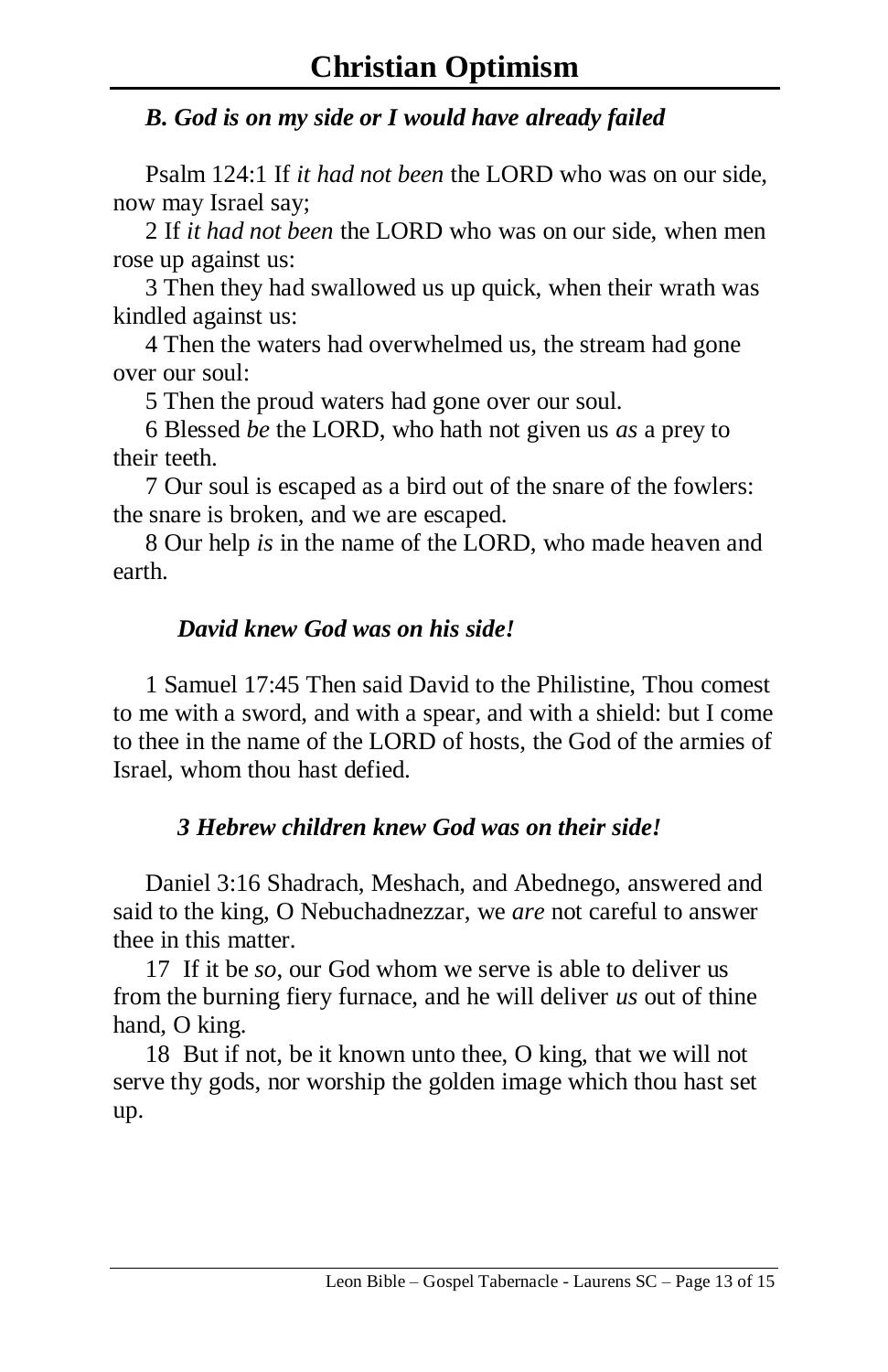# *Elijah lived in faith that God was on his side*

1 Kings 18:22 Then said Elijah unto the people, I, *even* I only, remain a prophet of the LORD; but Baal's prophets *are* four hundred and fifty men.

23 Let them therefore give us two bullocks; and let them choose one bullock for themselves, and cut it in pieces, and lay *it* on wood, and put no fire *under*: and I will dress the other bullock, and lay *it* on wood, and put no fire *under*:

24 And call ye on the name of your gods, and I will call on the name of the LORD: and the God that answereth by fire, let him be God. And all the people answered and said, It is well spoken.

## *C. Our confession should always be God is for us*

Romans 8:31 What shall we then say to these things? If God *be* for us, who *can be* against us?

32 He that spared not his own Son, but delivered him up for us all, how shall he not with him also freely give us all things?

33 Who shall lay any thing to the charge of God's elect? *It is* God that justifieth.

34 Who *is* he that condemneth? *It is* Christ that died, yea rather, that is risen again, who is even at the right hand of God, who also maketh intercession for us.

35 Who shall separate us from the love of Christ? *shall* tribulation, or distress, or persecution, or famine, or nakedness, or peril, or sword?

36 As it is written, For thy sake we are killed all the day long; we are accounted as sheep for the slaughter.

37 Nay, in all these things we are more than conquerors through him that loved us.

38 For I am persuaded, that neither death, nor life, nor angels, nor principalities, nor powers, nor things present, nor things to come,

39 Nor height, nor depth, nor any other creature, shall be able to separate us from the love of God, which is in Christ Jesus our Lord.